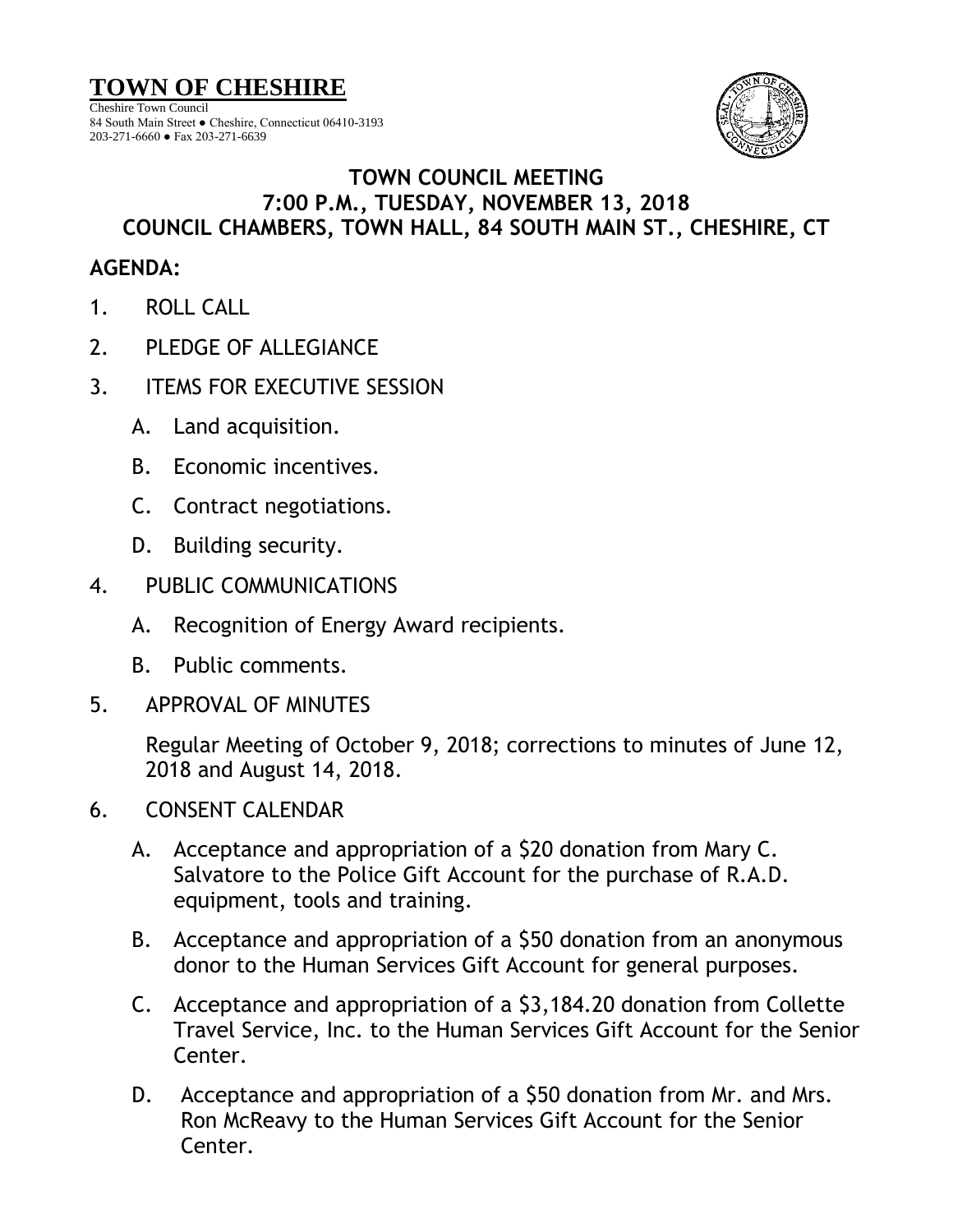- E. Acceptance and appropriation of a \$30 donation from Severino and Nicoletta Fasulo to the Cheshire Human Services Jitney Bus Fund.
- F. Acceptance and appropriation of a \$205 donation from the Yellow House Halloween Party to the Cheshire Fuel Bank.
- G. Acceptance and appropriation of \$160 from the lobby donation container to the Library Gift Account to be used for general purposes.
- H. Acceptance and appropriation of a \$100 donation from the September Town Employee Dress Down Fund to the Cheshire Fuel Bank.
- I. Acceptance and appropriation of a \$80 donation from the Colored Pencil Class in memory of Florence L. Wester to the Library Gift Account to be used for general purposes.
- J. Authorization to apply for the Connecticut Department of Mental Health and Addiction Services Local Prevention Council grant for \$5,342 for youth substance abuse prevention programs.
- K. Correction to Consent Calendar Resolution 100918-1 items K and L to appropriate funds from the Elizabeth R. Schakenbach and Julia Tompkins Trust accounts for general Library purposes, not to the Library Gift Account.
- 7. ITEMS REMOVED FROM CONSENT CALENDAR
- 8. OLD BUSINESS
	- A. Discussion and possible action regarding waiver of bid and approval of A.J. Waste trash and recycling collection contract, possible executive session.
- 9. NEW BUSINESS
	- A. Discussion re: Recreation fees for booking of School/Town facilities.
	- B. Award of 2019 Small Cities Community Development Program Professional and Technical Services to Lisa Low and Associates on behalf of the Cheshire Housing Authority.
	- C. Acceptance and appropriation of a \$10,000 Connecticut Recovery Oriented Support System for Youth grant for a SMART Recovery youth group program.
	- D. Acceptance and appropriation of a \$5,000 Connecticut State Targeted Response to the Opioid Crisis-Community Mini Grant.
	- E. Assignment of capital projects to the Public Building Commission.